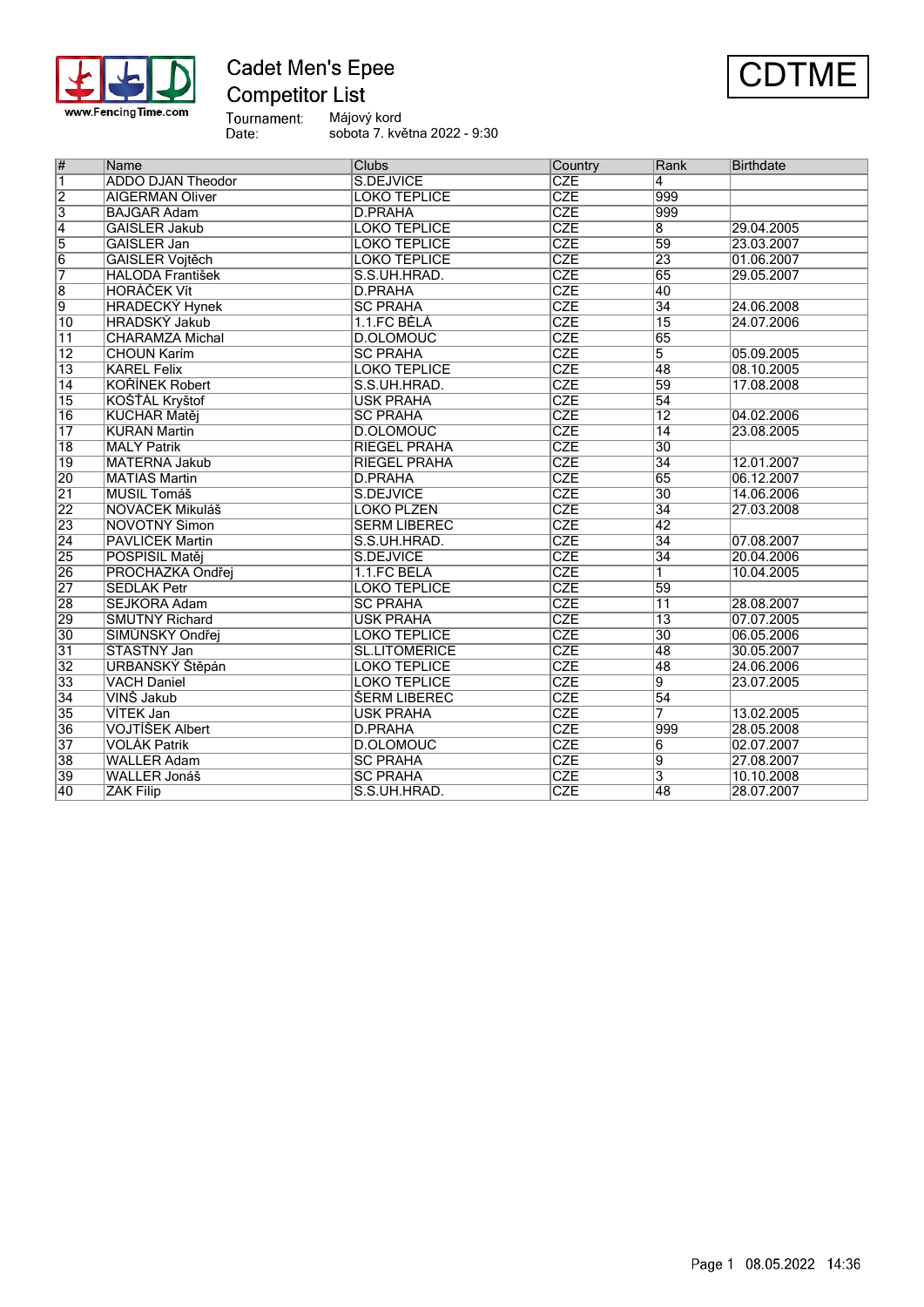| Májový kord                                                                            |                                                                    |  |  |  |  |  |  |  |  |
|----------------------------------------------------------------------------------------|--------------------------------------------------------------------|--|--|--|--|--|--|--|--|
| Stonky 860, 686 01 Uherské Hradiště                                                    |                                                                    |  |  |  |  |  |  |  |  |
|                                                                                        | sobota 7. května 2022                                              |  |  |  |  |  |  |  |  |
| <b>Cadet Men's Epee</b>                                                                |                                                                    |  |  |  |  |  |  |  |  |
|                                                                                        | Total # of competitors: 40<br>Total # of poules: 5                 |  |  |  |  |  |  |  |  |
| Round 1                                                                                | 5 poules of 8<br>All competitors (100%) promoted to the next round |  |  |  |  |  |  |  |  |
| Round 2<br>Incomplete DE table of 64 fenced through the finals, no fence-off for third |                                                                    |  |  |  |  |  |  |  |  |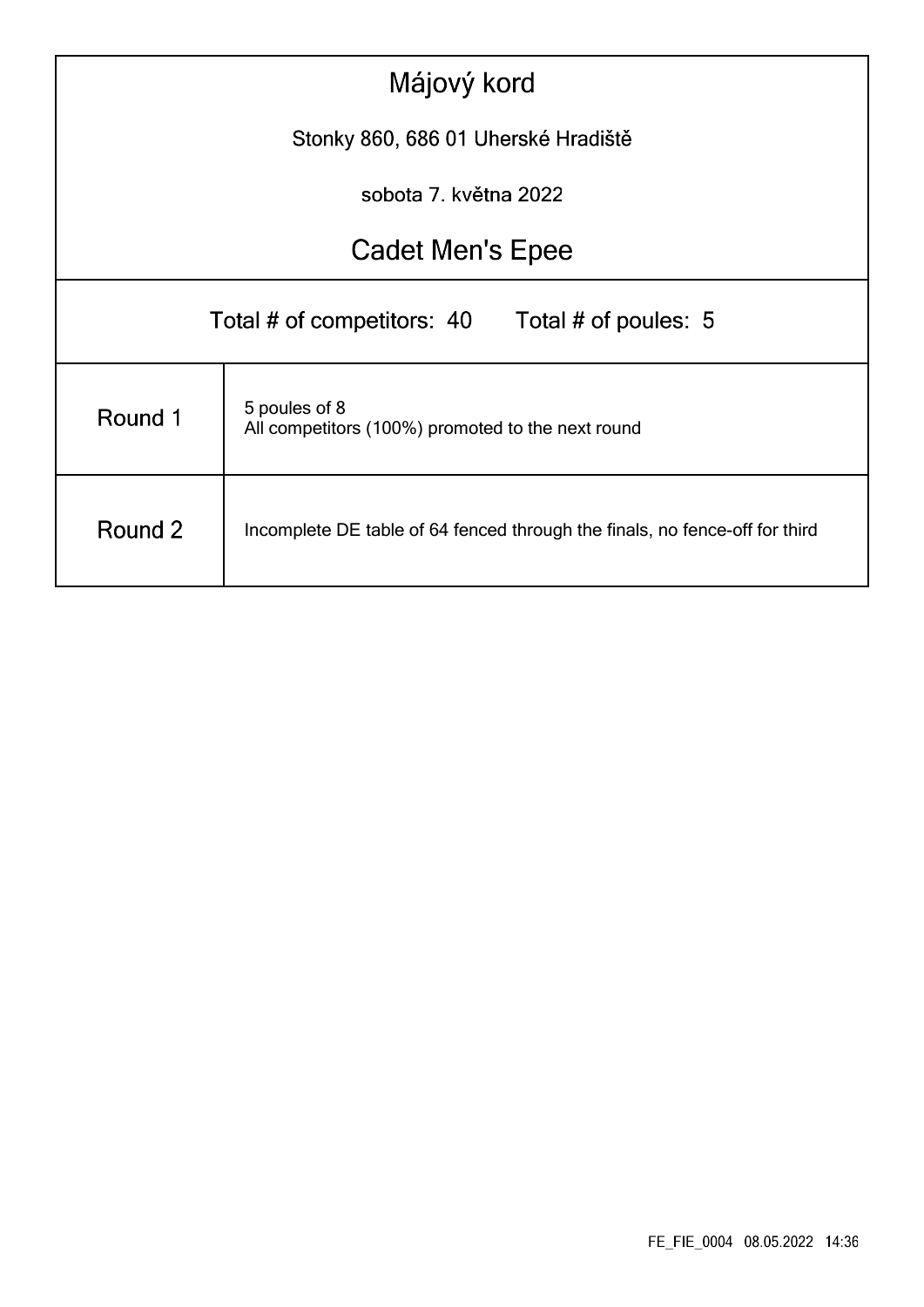

## **Cadet Men's Epee** Seeding for Round #1 - Poule



Tournament:<br>Date: Májový kord sobota 7. května 2022 - 9:30 FIE Document: FE\_FIE\_0001.2

| Seed            | Name                     | Club                       | Country    | Rank            | Notes |
|-----------------|--------------------------|----------------------------|------------|-----------------|-------|
| $\overline{1}$  | PROCHÁZKA Ondřej         | 1.1.FC BĚLÁ                | <b>CZE</b> |                 |       |
| $\overline{2}$  | <b>WALLER Jonáš</b>      | <b>SC PRAHA</b>            | <b>CZE</b> | 3               |       |
| $\overline{3}$  | <b>ADDO DJAN Theodor</b> | S.DEJVICE                  | <b>CZE</b> | $\overline{4}$  |       |
| $\overline{4}$  | <b>CHOUN Karím</b>       | <b>SC PRAHA</b>            | <b>CZE</b> | $\overline{5}$  |       |
| 5               | <b>VOLÁK Patrik</b>      | D.OLOMOUC                  | <b>CZE</b> | $\overline{6}$  |       |
| $\overline{6}$  | VÍTEK Jan                | <b>USK PRAHA</b>           | <b>CZE</b> | 7               |       |
| 7               | <b>GAISLER Jakub</b>     | <b>LOKO TEPLICE</b>        | <b>CZE</b> | $\overline{8}$  |       |
| $\overline{8}$  | <b>WALLER Adam</b>       | <b>SC PRAHA</b>            | <b>CZE</b> | 9               |       |
| $\overline{9}$  | <b>VACH Daniel</b>       | <b>LOKO TEPLICE</b>        | <b>CZE</b> | 9               |       |
| 10              | <b>SEJKORA Adam</b>      | <b>SC PRAHA</b>            | <b>CZE</b> | $\overline{11}$ |       |
| $\overline{11}$ | KUCHAŘ Matěj             | <b>SC PRAHA</b>            | <b>CZE</b> | $\overline{12}$ |       |
| $ 12\rangle$    | <b>SMUTNÝ Richard</b>    | <b>USK PRAHA</b>           | CZE        | $\overline{13}$ |       |
| $\overline{13}$ | KURÁŇ Martin             | D.OLOMOUC                  | <b>CZE</b> | $\overline{14}$ |       |
| 14              | <b>HRADSKÝ Jakub</b>     | 1.1.FC BĚLÁ                | <b>CZE</b> | $\overline{15}$ |       |
| $\overline{15}$ | <b>GAISLER Vojtěch</b>   | LOKO TEPLICE               | <b>CZE</b> | $\overline{23}$ |       |
| 16              | SIMŮNSKÝ Ondřej          | <b>LOKO TEPLICE</b>        | <b>CZE</b> | $\overline{30}$ |       |
| $\overline{17}$ | <b>MALÝ Patrik</b>       | <b>RIEGEL PRAHA</b>        | <b>CZE</b> | $\overline{30}$ |       |
| $\overline{18}$ | <b>MUSIL Tomáš</b>       | S.DEJVICE                  | <b>CZE</b> | $\overline{30}$ |       |
| $ 19\rangle$    | POSPÍŠIL Matěj           | S.DEJVICE                  | <b>CZE</b> | $\overline{34}$ |       |
| 20              | NOVÁČEK Mikuláš          | LOKO PLZEŇ                 | <b>CZE</b> | $\overline{34}$ |       |
| $\overline{21}$ | <b>HRADECKÝ Hynek</b>    | <b>SC PRAHA</b>            | <b>CZE</b> | $\overline{34}$ |       |
| 22              | <b>MATERNA Jakub</b>     | <b>RIEGEL PRAHA</b>        | <b>CZE</b> | $\overline{34}$ |       |
| 23              | PAVLÍČEK Martin          | S.S.UH.HRAD.               | <b>CZE</b> | $\overline{34}$ |       |
| $\overline{24}$ | <b>HORÁČEK Vít</b>       | D.PRAHA                    | CZE        | 40              |       |
| 25              | <b>NOVOTNÝ Šimon</b>     | <b><i>SERM LIBEREC</i></b> | <b>CZE</b> | 42              |       |
| 26              | ŽÁK Filip                | S.S.UH.HRAD.               | <b>CZE</b> | 48              |       |
| $\overline{27}$ | <b>STASTNÝ Jan</b>       | <b>SL.LITOMÉŘICE</b>       | <b>CZE</b> | 48              |       |
| 28              | <b>KAREL Felix</b>       | <b>LOKO TEPLICE</b>        | <b>CZE</b> | 48              |       |
| 29              | URBANSKÝ Štěpán          | <b>LOKO TEPLICE</b>        | <b>CZE</b> | 48              |       |
| $\overline{30}$ | VINŠ Jakub               | <b>ŠERM LIBEREC</b>        | CZE        | $\overline{54}$ |       |
| $\overline{31}$ | KOŠŤÁL Kryštof           | <b>USK PRAHA</b>           | <b>CZE</b> | 54              |       |
| $\overline{32}$ | KOŘÍNEK Robert           | S.S.UH.HRAD.               | <b>CZE</b> | $\overline{59}$ |       |
| 33              | <b>GAISLER Jan</b>       | <b>LOKO TEPLICE</b>        | <b>CZE</b> | 59              |       |
| 34              | <b>SEDLAK Petr</b>       | <b>LOKO TEPLICE</b>        | <b>CZE</b> | $\overline{59}$ |       |
| 35              | <b>MATIÁŠ Martin</b>     | <b>D.PRAHA</b>             | <b>CZE</b> | 65              |       |
| 36              | <b>HALODA František</b>  | S.S.UH.HRAD.               | <b>CZE</b> | 65              |       |
| 37              | <b>CHARAMZA Michal</b>   | <b>D.OLOMOUC</b>           | <b>CZE</b> | 65              |       |
| 38              | VOJTÍŠEK Albert          | <b>D.PRAHA</b>             | <b>CZE</b> | 999             |       |
| 39              | <b>BAJGAR Adam</b>       | D.PRAHA                    | <b>CZE</b> | 999             |       |
| 40              | <b>AIGERMAN Oliver</b>   | <b>LOKO TEPLICE</b>        | <b>CZE</b> | 999             |       |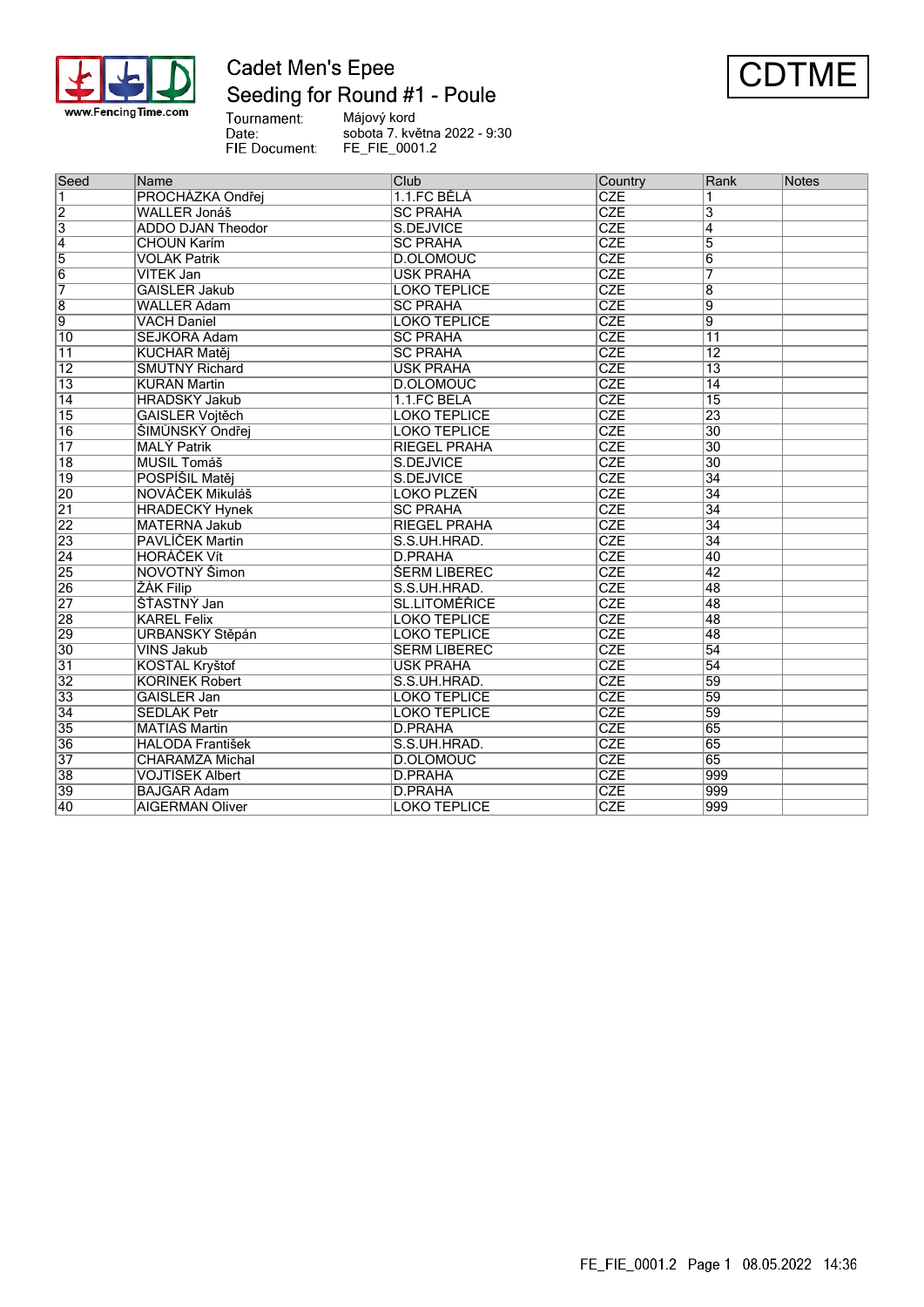

 $\mathbf{r}$ 

## **Cadet Men's Epee Round #1 Poule Results**



Tournament: Date: FIE Document:

Májový kord sobota 7. května 2022 - 9:30 FE\_FIE\_0007

|                     | Piste 1,2              | Referee(s):                                                                       |                |                |                |                |                |                |                |                |                |                |      |    |               |       |
|---------------------|------------------------|-----------------------------------------------------------------------------------|----------------|----------------|----------------|----------------|----------------|----------------|----------------|----------------|----------------|----------------|------|----|---------------|-------|
|                     | 9:40                   | BEDNÁŘOVÁ Zdeňka (S.S.UH.HRAD. / CZE)<br>KOŘÍNKOVÁ Miroslava (S.S.UH.HRAD. / CZE) |                |                |                |                |                |                |                |                |                |                |      |    |               |       |
| Name                |                        | Affiliation                                                                       | #              |                | 2              | 3              | 4              | 5              | 6              | 7              | 8              | v              |      |    | V/M HS HR Ind |       |
|                     | <b>AIGERMAN Oliver</b> | LOKO TEPLICE / CZE                                                                | 1              |                | D <sub>2</sub> | V <sub>5</sub> | D4             | D4             | V <sub>5</sub> | D4             | D <sub>3</sub> | $\overline{2}$ | 0,29 | 27 | 33            | -6    |
| KUCHAŘ Matěj        |                        | SC PRAHA / CZE                                                                    | $\mathcal{P}$  | V <sub>5</sub> |                | V <sub>5</sub> | V5             | V5             | V5             | V5             | D <sub>3</sub> | 6              | 0,86 | 33 | 15            | 18    |
| <b>SEJKORA Adam</b> |                        | SC PRAHA / CZE                                                                    | 3              | D4             | D <sub>0</sub> |                | V <sub>5</sub> | V5             | V <sub>5</sub> | V <sub>5</sub> | D <sub>0</sub> | 4              | 0,57 | 24 | 19            | 5     |
| POSPÍŠIL Matěj      |                        | S.DEJVICE / CZE                                                                   | $\overline{4}$ | V5             | D <sub>1</sub> | D <sub>2</sub> |                | D <sub>4</sub> | V5             | V <sub>5</sub> | D <sub>2</sub> | 3              | 0,43 | 24 | 30            | $-6$  |
| KOŠŤÁL Kryštof      |                        | USK PRAHA / CZE                                                                   | 5.             | V5             | D <sub>2</sub> | D <sub>0</sub> | V5             |                | V5             | D <sub>3</sub> | D <sub>2</sub> | 3              | 0,43 | 22 | 30            | -8    |
| <b>BAJGAR Adam</b>  |                        | D.PRAHA / CZE                                                                     | 6              | D4             | D <sub>1</sub> | D <sub>1</sub> | D <sub>2</sub> | D <sub>2</sub> |                | V <sub>5</sub> | D <sub>1</sub> | 1              | 0,14 | 16 | 31            | $-15$ |
| VINŠ Jakub          |                        | ŠERM LIBEREC / CZE                                                                |                | V5             | D <sub>4</sub> | D <sub>1</sub> | D <sub>4</sub> | V5             | D1             |                | D <sub>1</sub> | $\overline{2}$ | 0.29 | 21 | 32            | $-11$ |
|                     | PROCHÁZKA Ondřej       | 1.1.FC BĚLÁ / CZE                                                                 | 8              | V <sub>5</sub> | V <sub>5</sub> | V <sub>5</sub> | V5             | V5             | V5             | V <sub>5</sub> |                | 7              | 1,00 | 35 | 12            | -23   |

|                       | Piste 3,2       | Referee(s):<br>PHAM Daniel (LOKO TEPLICE / CZE) |               |                |                |                |                |                |                |                |                |                |        |    |     |                   |
|-----------------------|-----------------|-------------------------------------------------|---------------|----------------|----------------|----------------|----------------|----------------|----------------|----------------|----------------|----------------|--------|----|-----|-------------------|
|                       | 9:40            | KOŘÍNKOVÁ Miroslava (S.S.UH.HRAD. / CZE)        |               |                |                |                |                |                |                |                |                |                |        |    |     |                   |
| <b>Name</b>           |                 | Affiliation                                     | #             |                | 2              | 3              | 4              | 5              | 6              | 7              | 8              | v              | V/M HS |    | HR. | Ind               |
| <b>SMUTNÝ Richard</b> |                 | USK PRAHA / CZE                                 | 1             |                | V <sub>5</sub> | V <sub>5</sub> | V <sub>2</sub> | V5             | V <sub>5</sub> | D <sub>2</sub> | V <sub>5</sub> | 6              | 0,86   | 29 | 13  | 16                |
|                       | URBANSKÝ Štěpán | LOKO TEPLICE / CZE                              | $\mathcal{P}$ | D <sub>2</sub> |                | D <sub>3</sub> | V5             | D1             | D4             | D <sub>3</sub> | V5             | $\overline{2}$ | 0,29   | 23 | 31  | -8                |
| <b>VACH Daniel</b>    |                 | LOKO TEPLICE / CZE                              | 3             | D4             | V5             |                | V <sub>5</sub> | V5             | V5             | D4             | V5             | 5              | 0,71   | 33 | 21  | $12 \overline{ }$ |
| <b>MATERNA Jakub</b>  |                 | RIEGEL PRAHA / CZE                              | 4             | D1             | D4             | D <sub>2</sub> |                | V <sub>5</sub> | V4             | D <sub>0</sub> | V5             | 3              | 0,43   | 21 | 25  | $-4$              |
| MUSIL Tomáš           |                 | S.DEJVICE / CZE                                 | 5.            | D1             | V5             | D <sub>2</sub> | D <sub>3</sub> |                | V <sub>5</sub> | D1             | V5             | 3              | 0,43   | 22 | 23  | $-1$              |
|                       | CHARAMZA Michal | D.OLOMOUC / CZE                                 | 6             | D <sub>0</sub> | V5             | D <sub>2</sub> | D <sub>3</sub> | D <sub>2</sub> |                | D <sub>0</sub> | V5             | $\overline{2}$ | 0,29   | 17 | 29  | $-12$             |
| <b>WALLER Jonáš</b>   |                 | <b>SC PRAHA / CZE</b>                           | 7             | V4             | V <sub>5</sub> | V <sub>5</sub> | V <sub>5</sub> | V5             | V5             |                | V5             | 7              | 1,00   | 34 | 10  | 24                |
| KOŘÍNEK Robert        |                 | S.S.UH.HRAD. / CZE                              | 8             | D1             | D <sub>2</sub> | D <sub>2</sub> | D <sub>2</sub> | D <sub>0</sub> | D1             | D <sub>0</sub> |                | 0              | 0,00   | 8  | 35  | $-27$             |

| 3                  | Piste 4,5         | Referee(s):<br>KARÁSEK Libor (S.S.UH.HRAD. / CZE) |               |                |                |                |                        |                |                |                |                |                |      |    |               |       |
|--------------------|-------------------|---------------------------------------------------|---------------|----------------|----------------|----------------|------------------------|----------------|----------------|----------------|----------------|----------------|------|----|---------------|-------|
|                    | 9:40              | SALZER Matěj (SC PRAHA / CZE)                     |               |                |                |                |                        |                |                |                |                |                |      |    |               |       |
| Name               |                   | Affiliation                                       | #             | -1             | 2              | 3              | $\boldsymbol{\Lambda}$ | 5              | 6              | 7              | 8              | v              |      |    | V/M HS HR Ind |       |
|                    | NOVÁČEK Mikuláš   | LOKO PLZEŇ / CZE                                  | 1             |                | V5             | V <sub>5</sub> | V <sub>5</sub>         | D <sub>2</sub> | D4             | V5             | D4             | 4              | 0.57 | 30 | 24            | 6     |
| <b>GAISLER Jan</b> |                   | LOKO TEPLICE / CZE                                | $\mathcal{P}$ | D <sub>3</sub> |                | V <sub>5</sub> | D4                     | D <sub>2</sub> | V5             | V <sub>5</sub> | D4             | 3              | 0.43 | 28 | 29            | $-1$  |
| <b>KAREL Felix</b> |                   | LOKO TEPLICE / CZE                                | 3             | D3             | D <sub>2</sub> |                | D <sub>0</sub>         | D <sub>2</sub> | D4             | D4             | V5             | 1              | 0,14 | 20 | 34            | $-14$ |
| VOJTÍŠEK Albert    |                   | D.PRAHA / CZE                                     | $\mathbf{4}$  | D <sub>2</sub> | V <sub>5</sub> | V <sub>5</sub> |                        | D <sub>2</sub> | D <sub>2</sub> | D1             | D3             | $\overline{2}$ | 0.29 | 20 | 29            | -9    |
|                    | ADDO DJAN Theodor | S.DEJVICE / CZE                                   | 5.            | V <sub>5</sub> | V <sub>5</sub> | V <sub>5</sub> | V <sub>5</sub>         |                | V <sub>5</sub> | V <sub>5</sub> | V <sub>5</sub> | 7              | 1,00 | 35 | 14            | 21    |
| KURÁŇ Martin       |                   | D.OLOMOUC / CZE                                   | 6             | V5             | D <sub>3</sub> | V5             | V5                     | D <sub>3</sub> |                | V5             | V5             | 5              | 0.71 | 31 | 27            | 4     |
| <b>WALLER Adam</b> |                   | SC PRAHA / CZE                                    |               | D1             | D4             | V <sub>5</sub> | V <sub>5</sub>         | D1             | D4             |                | D <sub>2</sub> | $\overline{2}$ | 0,29 | 22 | 30            | -8    |
| PAVLÍČEK Martin    |                   | S.S.UH.HRAD. / CZE                                | 8             | V <sub>5</sub> | V5             | D4             | V <sub>5</sub>         | D <sub>2</sub> | D <sub>3</sub> | V <sub>5</sub> |                | 4              | 0,57 | 29 | 28            |       |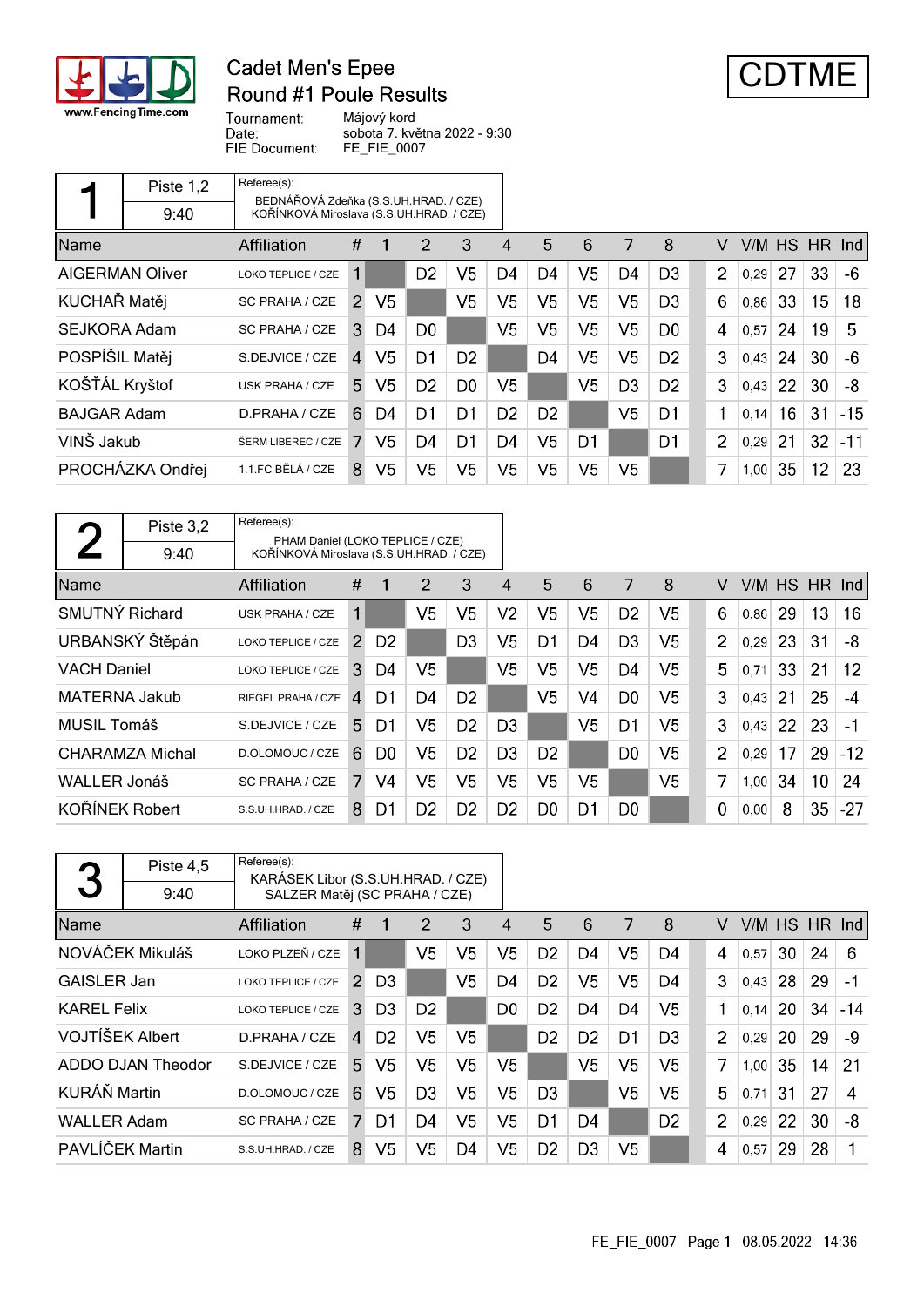Cadet Men's Epee  $\overline{\phantom{a}}$ 

 $\mathsf{r}$ 

|                      | Piste 6,5               | Referee(s):<br>TŮMA Marek (S.DEJVICE / CZE) |                |                |                |                |                |                |                |                |                |                |      |    |                 |                         |
|----------------------|-------------------------|---------------------------------------------|----------------|----------------|----------------|----------------|----------------|----------------|----------------|----------------|----------------|----------------|------|----|-----------------|-------------------------|
|                      | 9:40                    | SALZER Matěj (SC PRAHA / CZE)               |                |                |                |                |                |                |                |                |                |                |      |    |                 |                         |
| Name                 |                         | Affiliation                                 | #              |                | 2              | 3              | 4              | 5              | 6              | 7              | 8              | v              |      |    | V/M HS HR       | $\lfloor$ lnd $\lfloor$ |
|                      | <b>HALODA František</b> | S.S.UH.HRAD. / CZE                          | 1              |                | D <sub>0</sub> | D1             | D <sub>0</sub> | D <sub>0</sub> | D <sub>2</sub> | D1             | D <sub>1</sub> | $\mathbf 0$    | 0,00 | 5  | 35              | $-30$                   |
| <b>GAISLER Jakub</b> |                         | LOKO TEPLICE / CZE                          | $\mathcal{P}$  | V5             |                | V <sub>5</sub> | D <sub>0</sub> | D <sub>3</sub> | V5             | V5             | D <sub>2</sub> | 4              | 0.57 | 25 | 19              | 6                       |
| <b>SEDLÁK Petr</b>   |                         | LOKO TEPLICE / CZE                          | 3              | V5             | D <sub>2</sub> |                | V <sub>5</sub> | D4             | V5             | V <sub>5</sub> | D1             | 4              | 0.57 | 27 | 28              | $-1$                    |
| <b>CHOUN Karim</b>   |                         | SC PRAHA / CZE                              | $\overline{4}$ | V5             | V5             | D <sub>4</sub> |                | V5             | V5             | V5             | V5             | 6              | 0,86 | 34 | 10 <sup>°</sup> | 24                      |
| <b>HRADSKÝ Jakub</b> |                         | 1.1.FC BĚLÁ / CZE                           | 5              | V <sub>5</sub> | V <sub>5</sub> | V <sub>5</sub> | D <sub>2</sub> |                | V <sub>5</sub> | D <sub>3</sub> | V5             | 5              | 0,71 | 30 | 23              | 7                       |
| ŠŤASTNÝ Jan          |                         | SL.LITOMĚŘICE / CZE                         | 6              | V5             | D <sub>0</sub> | D <sub>4</sub> | D1             | D <sub>2</sub> |                | V5             | V5             | 3              | 0.43 | 22 | 27              | -5                      |
| <b>MALÝ Patrik</b>   |                         | RIEGEL PRAHA / CZE                          |                | V5             | D <sub>2</sub> | D4             | D <sub>2</sub> | V5             | D4             |                | D <sub>3</sub> | $\overline{2}$ | 0.29 | 25 | 29              | $-4$                    |
| <b>HORÁČEK Vít</b>   |                         | D.PRAHA / CZE                               | 8              | V <sub>5</sub> | V <sub>5</sub> | V <sub>5</sub> | D <sub>0</sub> | D4             | D1             | V <sub>5</sub> |                | 4              | 0,57 | 25 | 22              | 3                       |

|                        | Piste 8         | Referee(s):                       |               |                |                |                |                |                |                |                |                |                |           |    |               |       |
|------------------------|-----------------|-----------------------------------|---------------|----------------|----------------|----------------|----------------|----------------|----------------|----------------|----------------|----------------|-----------|----|---------------|-------|
| 5                      | 9:40            | VINCENCOVÁ Ester (SC PRAHA / CZE) |               |                |                |                |                |                |                |                |                |                |           |    |               |       |
| Name                   |                 | Affiliation                       | #             | 1              | 2              | 3              | 4              | 5              | 6              | 7              | 8              | v              |           |    | V/M HS HR Ind |       |
| <b>VOLÁK Patrik</b>    |                 | D.OLOMOUC / CZE                   | 1             |                | V <sub>5</sub> | D4             | V <sub>5</sub> | V <sub>5</sub> | V <sub>5</sub> | V <sub>5</sub> | V <sub>5</sub> | 6              | $0,86$ 34 |    | 14            | 20    |
| <b>GAISLER Vojtěch</b> |                 | LOKO TEPLICE / CZE                | $\mathcal{P}$ | D <sub>2</sub> |                | V <sub>5</sub> | V <sub>5</sub> | V5             | D3             | V5             | V5             | 5              | 0,71      | 30 | 20            | 10    |
|                        | ŠIMŮNSKÝ Ondřej | LOKO TEPLICE / CZE                | 3             | V <sub>5</sub> | D <sub>4</sub> |                | V <sub>5</sub> | D <sub>4</sub> | V5             | V <sub>2</sub> | V <sub>5</sub> | 5              | 0,71      | 30 | 22            | 8     |
| MATIÁŠ Martin          |                 | D.PRAHA / CZE                     | $\mathbf{A}$  | D1             | D <sub>0</sub> | D <sub>1</sub> |                | D <sub>3</sub> | D <sub>0</sub> | D <sub>3</sub> | D <sub>0</sub> | $\mathbf 0$    | 0,00      | 8  | 35            | $-27$ |
|                        | HRADECKÝ Hynek  | <b>SC PRAHA / CZE</b>             | .5            | D <sub>3</sub> | D <sub>3</sub> | V5             | V5             |                | D <sub>2</sub> | D <sub>3</sub> | D <sub>2</sub> | $\overline{2}$ | 0,29      | 23 | 32            | -9    |
| NOVOTNÝ Šimon          |                 | ŠERM LIBEREC / CZE                | 6             | D1             | V <sub>4</sub> | D <sub>2</sub> | V <sub>5</sub> | V5             |                | V <sub>5</sub> | D <sub>2</sub> | 4              | 0,57      | 24 | 21            | 3     |
| ŽÁK Filip              |                 | S.S.UH.HRAD. / CZE                |               | D0             | D <sub>3</sub> | D <sub>1</sub> | V5             | V5             | D1             |                | D <sub>2</sub> | $\overline{2}$ | 0,29      | 17 | 28            | $-11$ |
| VÍTEK Jan              |                 | USK PRAHA / CZE                   | 8             | D <sub>2</sub> | D1             | D4             | V5             | V5             | V <sub>5</sub> | V5             |                | 4              | 0,57      | 27 | 21            | 6     |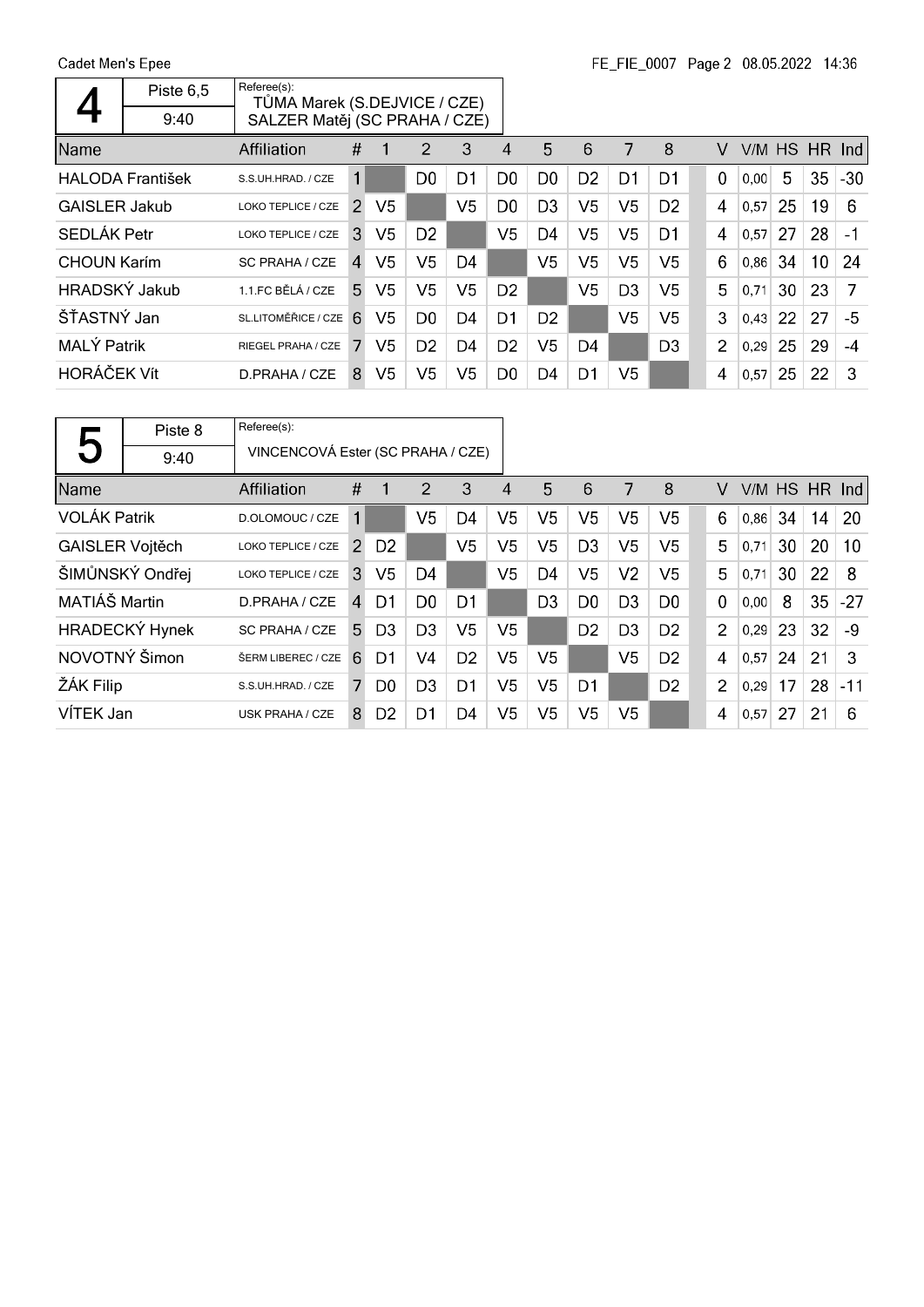

## **Cadet Men's Epee** Seeding for Round #2 - Repechage from 32



Tournament:<br>Date: FIE Document:

Májový kord sobota 7. května 2022 - 9:30 FE\_FIE\_0008

| Seed            | Name                    | Club                 | Country                 | IV                      | V/M               | ∣HS                      | <b>HR</b>       | Ind             | Notes    |
|-----------------|-------------------------|----------------------|-------------------------|-------------------------|-------------------|--------------------------|-----------------|-----------------|----------|
| 1               | WALLER Jonáš            | <b>SC PRAHA</b>      | <b>CZE</b>              | 7                       | 1,00              | $\overline{34}$          | $\overline{10}$ | $+24$           | Advanced |
| $\overline{2}$  | PROCHÁZKA Ondřej        | 1.1.FC BĚLÁ          | <b>CZE</b>              | 7                       | 1,00              | $\overline{35}$          | $\overline{12}$ | $+23$           | Advanced |
| $\overline{3}$  | ADDO DJAN Theodor       | S.DEJVICE            | CZE                     | $\overline{7}$          | 1,00              | $\overline{35}$          | $\overline{14}$ | $+21$           | Advanced |
| $\overline{4}$  | <b>CHOUN Karím</b>      | <b>SC PRAHA</b>      | CZE                     | $\overline{6}$          | 0.86              | $\overline{34}$          | $\overline{10}$ | $+24$           | Advanced |
| $\overline{5}$  | <b>VOLÁK Patrik</b>     | D.OLOMOUC            | CZE                     | 6                       | 0,86              | $\overline{34}$          | $\overline{14}$ | $+20$           | Advanced |
| $\overline{6}$  | KUCHAŘ Matěj            | <b>SC PRAHA</b>      | CZE                     | 6                       | 0,86              | $\overline{33}$          | $\overline{15}$ | $+18$           | Advanced |
| $\overline{7}$  | SMUTNÝ Richard          | <b>USK PRAHA</b>     | CZE                     | $\overline{6}$          | 0,86              | $\overline{29}$          | $\overline{13}$ | $+16$           | Advanced |
| $\overline{8}$  | <b>VACH Daniel</b>      | <b>LOKO TEPLICE</b>  | CZE                     | $\overline{5}$          | $\overline{0,71}$ | $\overline{33}$          | $\overline{21}$ | $+12$           | Advanced |
| 9               | <b>GAISLER Vojtěch</b>  | <b>LOKO TEPLICE</b>  | CZE                     | $\overline{5}$          | 0,71              | 30                       | 20              | $+10$           | Advanced |
| $\overline{10}$ | ŠIMŮNSKÝ Ondřej         | <b>LOKO TEPLICE</b>  | $\overline{\text{CZE}}$ | $\overline{5}$          | 0,71              | $\overline{30}$          | $\overline{22}$ | $\overline{+8}$ | Advanced |
| $\overline{11}$ | <b>HRADSKÝ Jakub</b>    | 1.1.FC BĚLÁ          | CZE                     | $\overline{5}$          | $\overline{0.71}$ | 30                       | $\overline{23}$ | $+7$            | Advanced |
| $\overline{12}$ | KURÁŇ Martin            | D.OLOMOUC            | CZE                     | 5                       | 0.71              | $\overline{31}$          | $\overline{27}$ | $+4$            | Advanced |
| $\overline{13}$ | NOVÁČEK Mikuláš         | LOKO PLZEŇ           | CZE                     | 4                       | 0,57              | $\overline{30}$          | $\overline{24}$ | $+6$            | Advanced |
| $\overline{14}$ | <b>VÍTEK Jan</b>        | <b>USK PRAHA</b>     | CZE                     | $\overline{4}$          | 0,57              | $\overline{27}$          | $\overline{21}$ | $+6$            | Advanced |
| $\overline{15}$ | <b>GAISLER Jakub</b>    | <b>LOKO TEPLICE</b>  | $\overline{\text{CZE}}$ | $\overline{4}$          | 0,57              | $\overline{25}$          | $\overline{19}$ | $+6$            | Advanced |
| 16              | <b>SEJKORA Adam</b>     | <b>SC PRAHA</b>      | CZE                     | $\overline{4}$          | 0,57              | $\overline{24}$          | $\overline{19}$ | $\overline{+5}$ | Advanced |
| $\overline{17}$ | <b>HORÁČEK Vít</b>      | <b>D.PRAHA</b>       | CZE                     | $\overline{4}$          | 0,57              | $\overline{25}$          | $\overline{22}$ | $+3$            | Advanced |
| $\overline{18}$ | NOVOTNÝ Šimon           | <b>ŠERM LIBEREC</b>  | CZE                     | $\overline{4}$          | 0, 57             | $\overline{24}$          | $\overline{21}$ | $+3$            | Advanced |
| $\overline{19}$ | PAVLÍČEK Martin         | S.S.UH.HRAD.         | $\overline{\text{CZE}}$ | 4                       | 0,57              | $\overline{29}$          | $\overline{28}$ | $+1$            | Advanced |
| $\overline{20}$ | <b>SEDLÁK Petr</b>      | <b>LOKO TEPLICE</b>  | CZE                     | $\overline{4}$          | 0, 57             | 27                       | $\overline{28}$ | $\overline{1}$  | Advanced |
| $\overline{21}$ | <b>GAISLER Jan</b>      | <b>LOKO TEPLICE</b>  | CZE                     | 3                       | 0,43              | $\overline{28}$          | $\overline{29}$ | $-1$            | Advanced |
| 22              | <b>MUSIL Tomáš</b>      | S.DEJVICE            | CZE                     | $\overline{3}$          | 0,43              | $\overline{22}$          | $\overline{23}$ | $-1$            | Advanced |
| 23              | <b>MATERNA Jakub</b>    | <b>RIEGEL PRAHA</b>  | CZE                     | $\overline{3}$          | $\overline{0,43}$ | $\overline{21}$          | $\overline{25}$ | $-4$            | Advanced |
| $\overline{24}$ | ŠŤASTNÝ Jan             | <b>SL.LITOMĚŘICE</b> | $\overline{\text{CZE}}$ | $\overline{\mathbf{3}}$ | 0,43              | 22                       | $\overline{27}$ | $-5$            | Advanced |
| 25              | POSPÍŠIL Matěj          | S.DEJVICE            | CZE                     | 3                       | 0,43              | $\overline{24}$          | $\overline{30}$ | $-\overline{6}$ | Advanced |
| 26              | KOŠŤÁL Kryštof          | <b>USK PRAHA</b>     | CZE                     | $\overline{3}$          | 0,43              | $\overline{22}$          | $\overline{30}$ | $\overline{-8}$ | Advanced |
| 27              | <b>MALÝ Patrik</b>      | <b>RIEGEL PRAHA</b>  | $\overline{\text{CZE}}$ | $\overline{2}$          | 0,29              | $\overline{25}$          | 29              | $-4$            | Advanced |
| 28              | <b>AIGERMAN Oliver</b>  | <b>LOKO TEPLICE</b>  | CZE                     | $\overline{2}$          | 0,29              | $\overline{27}$          | $\overline{33}$ | $-6$            | Advanced |
| 29              | URBANSKÝ Štěpán         | <b>LOKO TEPLICE</b>  | <b>CZE</b>              | $\overline{2}$          | 0,29              | 23                       | $\overline{31}$ | $-\overline{8}$ | Advanced |
| $\overline{30}$ | <b>WALLER Adam</b>      | <b>SC PRAHA</b>      | CZE                     | $\overline{2}$          | 0,29              | 22                       | $\overline{30}$ | $-\sqrt{8}$     | Advanced |
| 31              | <b>HRADECKÝ Hynek</b>   | <b>SC PRAHA</b>      | CZE                     | $\overline{2}$          | 0,29              | $\overline{23}$          | $\overline{32}$ | -9              | Advanced |
| $\overline{32}$ | VOJTÍŠEK Albert         | D.PRAHA              | $\overline{\text{CZE}}$ | $\overline{2}$          | 0,29              | $\overline{20}$          | $\overline{29}$ | $\overline{-9}$ | Advanced |
| $\overline{33}$ | VINŠ Jakub              | ŠERM LIBEREC         | $\overline{\text{CZE}}$ | $\overline{2}$          | 0,29              | $\overline{21}$          | $\overline{32}$ | $-11$           | Advanced |
| $\overline{34}$ | <b>ŽÁK Filip</b>        | S.S.UH.HRAD.         | CZE                     | $\overline{2}$          | 0,29              | $\overline{17}$          | $\overline{28}$ | $-11$           | Advanced |
| 35              | <b>CHARAMZA Michal</b>  | <b>D.OLOMOUC</b>     | $\overline{\text{CZE}}$ | $\overline{2}$          | 0,29              | $\overline{17}$          | $\overline{29}$ | $-12$           | Advanced |
| 36              | <b>KAREL Felix</b>      | <b>LOKO TEPLICE</b>  | CZE                     | 1                       | $\overline{0,14}$ | $\overline{20}$          | $\overline{34}$ | $-14$           | Advanced |
| $\overline{37}$ | <b>BAJGAR Adam</b>      | <b>D.PRAHA</b>       | CZE                     | 1                       | 0, 14             | $\overline{16}$          | $\overline{31}$ | $-15$           | Advanced |
| 38T             | KOŘÍNEK Robert          | S.S.UH.HRAD.         | CZE                     | 0                       | 0,00              | 8                        | $\overline{35}$ | $-27$           | Advanced |
| 38T             | <b>MATIÁŠ Martin</b>    | D.PRAHA              | CZE                     | $\overline{0}$          | 0,00              | $\overline{\mathcal{8}}$ | $\overline{35}$ | $-27$           | Advanced |
| 40              | <b>HALODA František</b> | S.S.UH.HRAD.         | <b>CZE</b>              | $\overline{0}$          | $\overline{0,00}$ | 5                        | $\overline{35}$ | $-30$           | Advanced |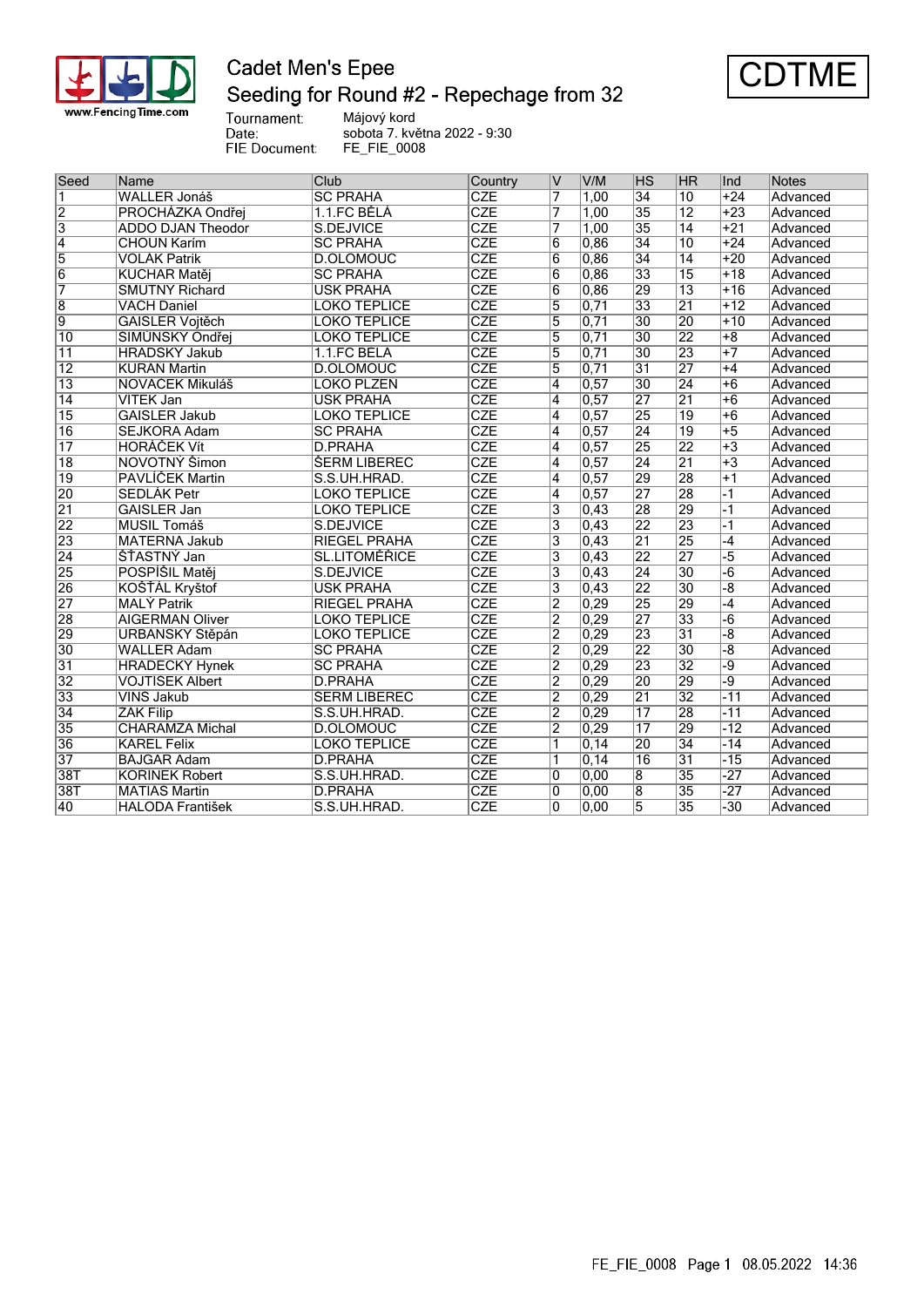### Cadet Men's Epee - Round #2 - Repechage from 32 (All tables)

| Table of 64                                    | <u>Table A (32)</u>                                                           |
|------------------------------------------------|-------------------------------------------------------------------------------|
| (1) WALLER Jonáš<br>SC PRAHA / CZE             |                                                                               |
| (64) -BYE-                                     | (1) WALLER Jonáš<br>1                                                         |
| (33) VINŠ Jakub                                |                                                                               |
| ŠERM LIBEREC / CZE<br>(32) VOJTÍŠEK Albert     | (32) VINŠ Jakub<br>$\overline{2}$<br>$15 - 12$<br>Ref: BEDNÁŘOVÁ Zdeňka (CZE) |
| D.PRAHA / CZE<br>(17) HORACEK Vít              |                                                                               |
| D.PRAHA / CZE<br><u>(48) -BYE-</u>             | <u>(17) HORÁČEK Vít</u><br>3                                                  |
| (49) -BYE-                                     |                                                                               |
|                                                | <u> (16) SEJKORA Adam</u><br>4                                                |
| <u>(16) SEJKORA Adam</u><br>SC PRAHA / CZE     |                                                                               |
| (9) GAISLER Vojtěch<br>LOKO TEPLICE / CZE      | <u>  (9) GAISLER Vojtěch</u><br>5                                             |
| (56) -BYE-                                     |                                                                               |
| (41) -BYE-                                     | (24) ŠŤASTNÝ Jan                                                              |
| <u>(24) ŠŤASTNÝ Jan</u><br>SL.LITOMĚŘICE / CZE | 6                                                                             |
| (25) POSPÍŠIL Matěj<br>S.DEJVICE / CZE         |                                                                               |
| (40) HALODA František<br>S.S.UH.HRAD. / CZE    | (25) POSPÍŠIL Matěj<br>7<br>Ref: VINCENCOVÁ Ester (CZE)                       |
| (57) -BYE-                                     |                                                                               |
| (8) VACH Daniel                                | (8) VACH Daniel<br>8                                                          |
| LOKO TEPLICE / CZE<br>(5) VOLAK Patrik         |                                                                               |
| D.OLOMOUC / CZE                                | (5) VOLAK Patrik<br>9                                                         |
| $(60) - BYE -$                                 |                                                                               |
| (37) BAJGAR Adam<br>D.PRAHA / CZE              | (28) AIGERMAN Oliver<br>10                                                    |
| (28) AIGERMAN Oliver<br>LOKO TEPLICE / CZE     | $15 - 14$<br>Ref: TUMA Marek (CZE)                                            |
| (21) GAISLER Jan<br>LOKO TEPLICE / CZE         | (21) GAISLER Jan<br>11                                                        |
| <u>(44) -BYE-</u>                              |                                                                               |
| <u>(53) -BYE-</u>                              |                                                                               |
| (12) KURÁŇ Martin<br>D OLOMOUC / CZE           | (12) KURÁŇ Martin<br>12                                                       |
| (13) NOVÁČEK Mikuláš                           |                                                                               |
| LOKO PLZEŇ / CZE<br>(52) -BYE-                 | (13) NOVÁČEK Mikuláš<br>13                                                    |
| <u>(45) -BYE-</u>                              |                                                                               |
| (20) SEDLÁK Petr                               | (20) SEDLÁK Petr<br>14                                                        |
| LOKO TEPLICE / CZE                             |                                                                               |
| (29) URBANSKÝ Stěpán<br>LOKO TEPLICE / CZE     | <u>(29) URBANSKÝ Štěpán</u><br>15<br>$15 - 14$                                |
| (36) KAREL Felix<br>LOKO TEPLICE / CZE         | Ref: KARÁSEK Libor (CZE)                                                      |
| (61) -BYE-                                     | (4) CHOUN Karim<br>16                                                         |
| (4) CHOUN Karim<br>SC PRAHA / CZE              |                                                                               |

**CDTME**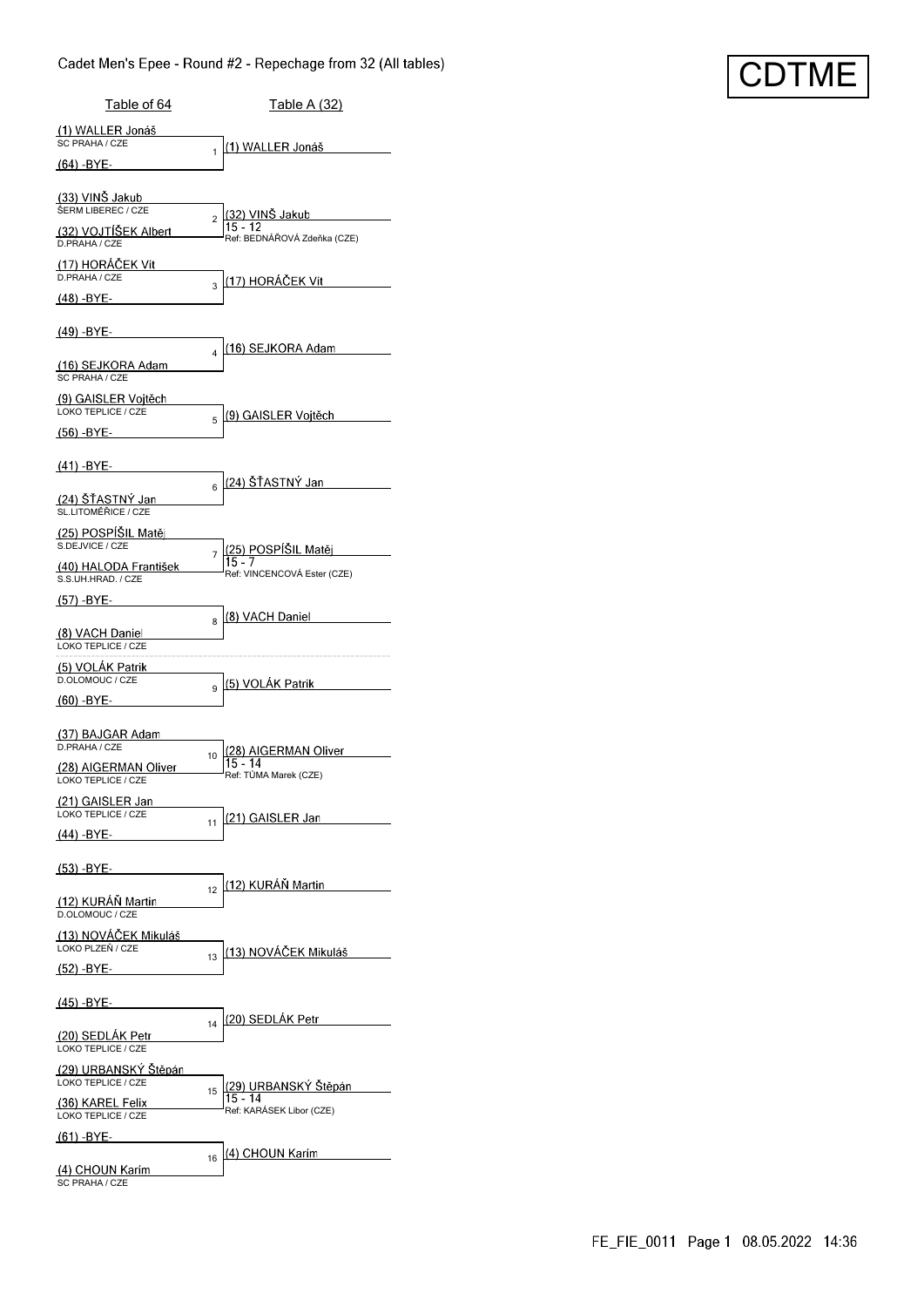### Cadet Men's Epee - Round #2 - Repechage from 32 (All tables)

| Table of 64                                      | Table A (32)                                                   |
|--------------------------------------------------|----------------------------------------------------------------|
| (3) ADDO DJAN Theodor<br>S.DEJVICE / CZE         | (3) ADDO DJAN Theodor<br>17                                    |
| <u>(62) -BYE-</u>                                |                                                                |
| (35) CHARAMZA Michal<br>D.OLOMOUC / CZE          | (30) WALLER Adam                                               |
| (30) WALLER Adam<br>SC PRAHA / CZE               | 18<br>15 - 6<br>Ref: DURYCH Martin (CZE)                       |
| (19) PAVLÍČEK Martin<br>S.S.UH.HRAD. / CZE       | (19) PAVLÍČEK Martin                                           |
| (46) -BYE-                                       | 19                                                             |
| <u>(51) -BYE-</u>                                |                                                                |
| <u>(14) VÍTEK Jan</u>                            | <u>(14) VÍTEK Jan</u><br>20                                    |
| <b>USK PRAHA / CZE</b><br>(11) HRADSKY Jakub     |                                                                |
| 1.1.FC BĚLÁ / CZE<br>(54) -BYE-                  | (11) HRADSKY Jakub<br>21                                       |
| (43) -BYE-                                       |                                                                |
|                                                  | (22) MUSIL Tomáš<br>22                                         |
| <u>(22) MUSIL Tomáš</u><br>S.DEJVICE / CZE       |                                                                |
| (27) MALY Patrik<br>RIEGEL PRAHA / CZE           | (27) MALÝ Patrik<br>23                                         |
| <u>(38) MATIÁŠ Martin</u><br>D.PRAHA / CZE       | 15 - 10<br>Ref: SALZER Matěj (CZE)                             |
| (59) -BYE-                                       |                                                                |
| (6) KUCHAR Matěj<br>SC PRAHA / CZE               | (6) KUCHAŘ Matěj<br>24                                         |
| (7) SMUTNY Richard<br><b>USK PRAHA / CZE</b>     | (7) SMUTNÝ Richard                                             |
| (58) -BYE-                                       | 25                                                             |
| <u>(39) KOŘÍNEK Robert</u><br>S.S.UH.HRAD. / CZE |                                                                |
| (26) KOŠŤÁL Kryštof                              | (26) KOŠŤÁL Kryštof<br>26<br>15 - 10<br>Ref: PHAM Daniel (CZE) |
| USK PRAHA / CZE<br>(23) MATERNA Jakub            |                                                                |
| RIEGEL PRAHA / CZE<br><u>(42) -BYE-</u>          | 23) MATERNA Jakub<br>27                                        |
| (55) -BYE-                                       |                                                                |
| (10) ŠIMŮNSKÝ Ondřej                             | <u>(10) ŠIMŮNSKÝ Ondřej</u><br>28                              |
| LOKO TEPLICE / CZE                               |                                                                |
| (15) GAISLER Jakub<br>LOKO TEPLICE / CZE         | <u>(15) GAISLER Jakub</u><br>29                                |
| (50) -BYE-                                       |                                                                |
| (47) -BYE-                                       | <u> 18) NOVOTNÝ Šimon</u>                                      |
| (18) NOVOTNÝ Simon<br>ŠERM LIBEREC / CZE         | 30                                                             |
| (31) HRADECKÝ Hynek<br>SC PRAHA / CZE            | (31) ŽÁK Filip                                                 |
| (34) ZAK Filip<br>S.S.UH.HRAD. / CZE             | 31<br>15 - 14<br>Ref: DURYCH Martin (CZE)                      |
| (63) -BYE-                                       |                                                                |
| (2) PROCHÁZKA Ondřej<br>1.1.FC BĚLÁ / CZE        | (2) PROCHAZKA Ondřej<br>32                                     |

**CDTME**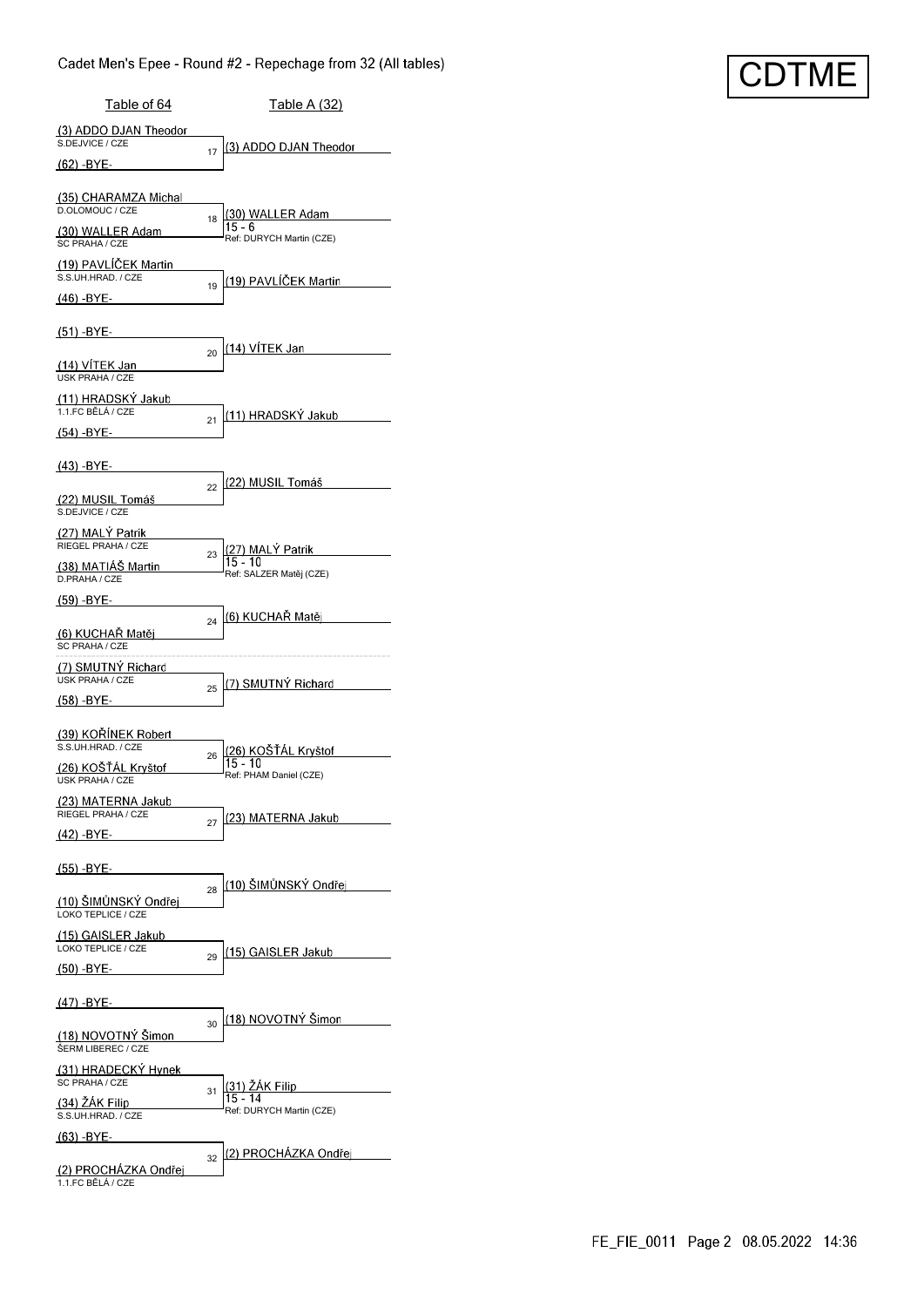### Cadet Men's Epee - Round #2 - Repechage from 32 (All tables)

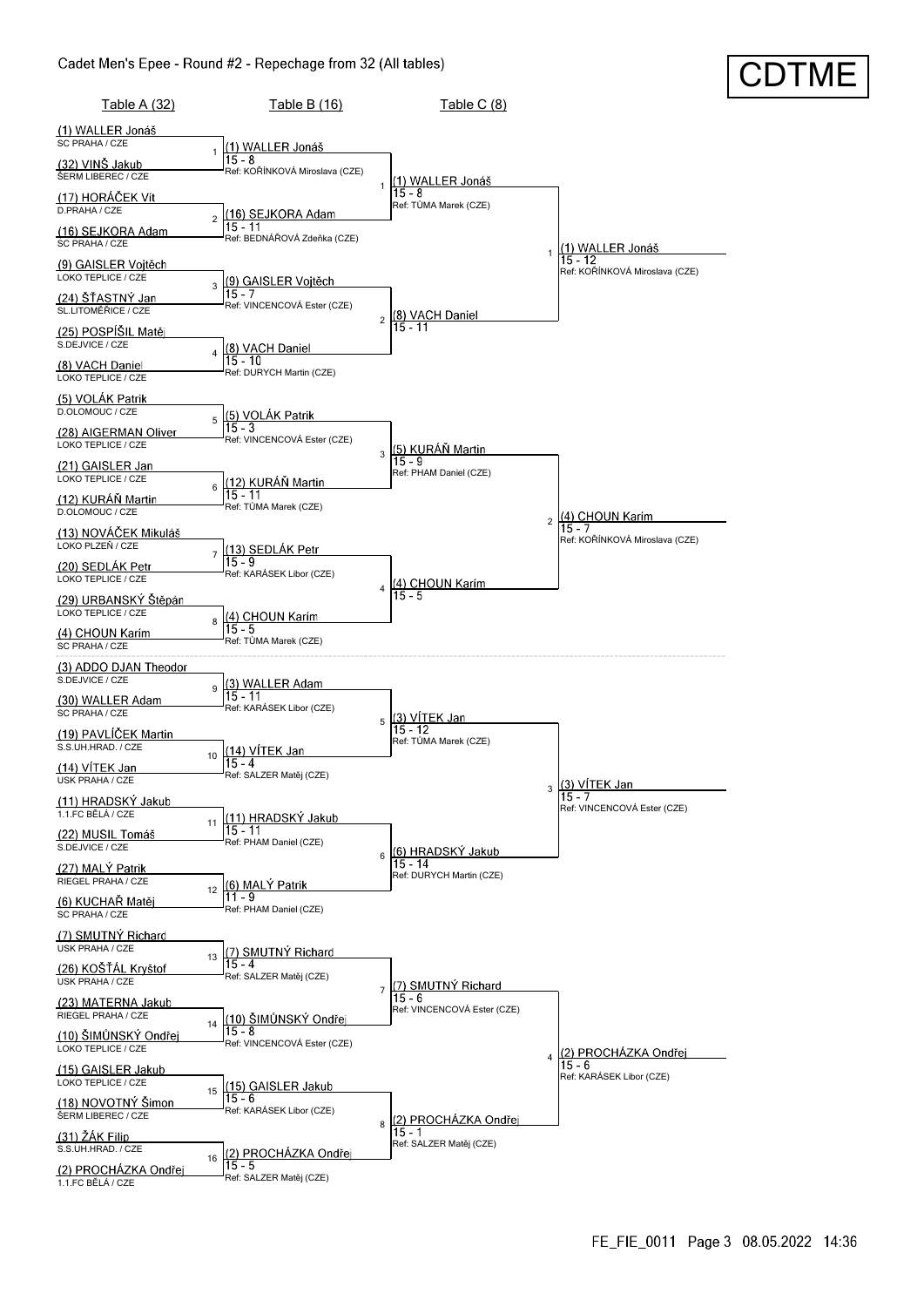# CDTME

#### Table D (16)

| (32) VINŠ Jakub        |                                          |
|------------------------|------------------------------------------|
| ŠERM LIBEREC / CZE     | (17) HORÁČEK Vít<br>1                    |
| (17) HORÁČEK Vít       | $15 - 11$                                |
| D.PRAHA / CZE          | Ref: KOŘÍNKOVÁ Miroslava (CZE)           |
| (24) ŠŤASTNÝ Jan       |                                          |
| SL.LITOMĚŘICE / CZE    | (24) POSPÍŠIL Matěj<br>$\overline{a}$    |
| (25) POSPÍŠIL Matěj    |                                          |
| S.DEJVICE / CZE        | Ref: KOŘÍNKOVÁ Miroslava (CZE)           |
| (28) AIGERMAN Oliver   |                                          |
| LOKO TEPLICE / CZE     | 3                                        |
| (21) GAISLER Jan       | (21) GAISLER Jan<br>15 - 7               |
| LOKO TEPLICE / CZE     | Ref: TŮMA Marek (CZE)                    |
| (20) NOVÁČEK Mikuláš   |                                          |
| LOKO PLZEŇ / CZE       | (20) NOVÁČEK Mikuláš<br>4                |
| (29) URBANSKÝ Štěpán   | $15 - 13$                                |
| LOKO TEPLICE / CZE     | Ref: DURYCH Martin (CZE)                 |
| (30) ADDO DJAN Theodor |                                          |
| S.DEJVICE / CZE        | (19) ADDO DJAN Theodor<br>5              |
| (19) PAVLÍČEK Martin   | 15 - 6                                   |
| S.S.UH.HRAD. / CZE     | Ref: PHAM Daniel (CZE)                   |
| (22) MUSIL Tomáš       |                                          |
| S.DEJVICE / CZE        | <u>(22) KUCHAŘ Matěj</u><br>15 - 11<br>6 |
| (27) KUCHAŘ Matěj      |                                          |
| SC PRAHA / CZE         | Ref: KARÁSEK Libor (CZE)                 |
| (26) KOŠŤÁL Kryštof    |                                          |
| <b>USK PRAHA / CZE</b> | (23) MATERNA Jakub<br>$\overline{7}$     |
| (23) MATERNA Jakub     | $15 - 10$                                |
| RIEGEL PRAHA / CZE     | Ref: BEDNÁŘOVÁ Zdeňka (CZE)              |
| (18) NOVOTNÝ Šimon     |                                          |
| ŠERM LIBEREC / CZE     | (18) NOVOTNÝ Šimon<br>8                  |
| (31) ŽÁK Filip         | $15 - 8$                                 |
| S.S.UH.HRAD. / CZE     | Ref: VINCENCOVÁ Ester (CZE)              |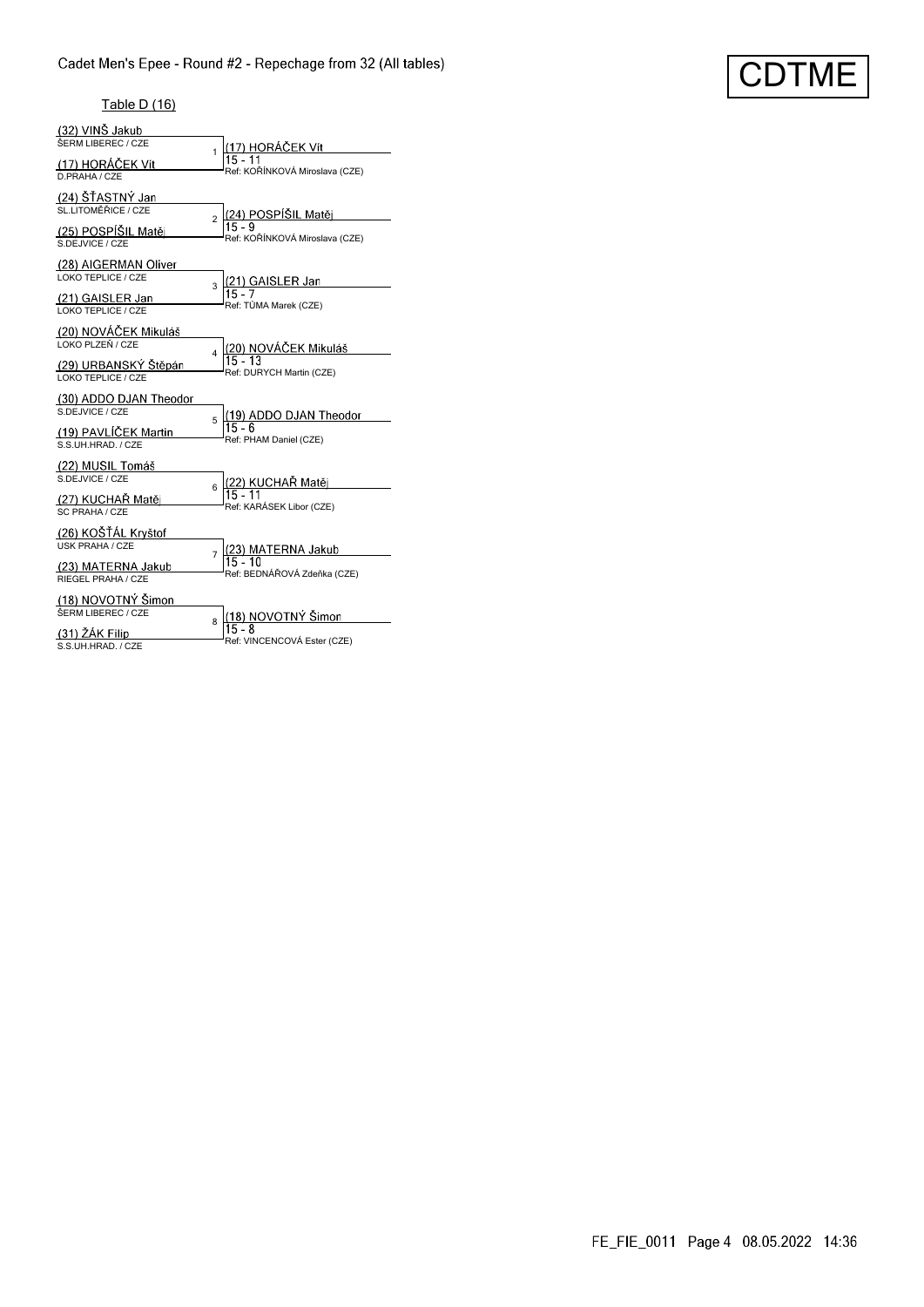| Table E (16)                                                                                                              | Table F (8)                                                                         |                                                                  |
|---------------------------------------------------------------------------------------------------------------------------|-------------------------------------------------------------------------------------|------------------------------------------------------------------|
| (9) VOLÁK Patrik<br>D.OLOMOUC / CZE                                                                                       |                                                                                     |                                                                  |
| (24) POSPÍŠIL Matěj<br>S.DEJVICE / CZE                                                                                    | (9) VOLÁK Patrik<br>$15 - 13$<br>Ref: SALZER Matěj (CZE)                            | (9) VOLÁK Patrik<br>1                                            |
| (17) KUCHAŘ Matěj<br>SC PRAHA / CZE<br>(16) WALLER Adam<br>SC PRAHA / CZE                                                 | <u>(16) KUCHAŘ Matěj</u><br>$\overline{a}$<br>$15 - 14$<br>Ref: TŮMA Marek (CZE)    | $15 - 9$<br>Ref: PHAM Daniel (CZE)                               |
| (13) SEJKORA Adam<br>SC PRAHA / CZE<br>(20) NOVÁČEK Mikuláš<br>LOKO PLZEŇ / CZE<br>(21) GAISLER Jan<br>LOKO TEPLICE / CZE | (13) SEJKORA Adam<br>$\overline{\mathbf{3}}$<br>$15 - 11$<br>Ref: PHAM Daniel (CZE) | (12) GAISLER Jakub<br>$\overline{2}$<br>Ref: KARÁSEK Libor (CZE) |
| (12) GAISLER Jakub<br>LOKO TEPLICE / CZE                                                                                  | <u>(12) GAISLER J</u> akub<br>Ref: KARÁSEK Libor (CZE)                              |                                                                  |
| (11) ŠIMŮNSKÝ Ondřej<br>LOKO TEPLICE / CZE<br>(22) NOVOTNÝ Šimon<br>ŠERM LIBEREC / CZE<br>(19) HORÁČEK Vít                | (11) ŠIMŮNSKÝ Ondřej<br>5<br>$15 - 11$<br>Ref: KOŘÍNKOVÁ Miroslava (CZE)            | <u>(11) ŠIMŮNSKÝ Ondřej</u><br>3<br>$15 - 13$                    |
| D.PRAHA / CZE<br>(14) SEDLÁK Petr<br>LOKO TEPLICE / CZE                                                                   | <u>(14) SEDLÁK P</u> etr<br>6<br>$15 - 4$<br>Ref: VINCENCOVÁ Ester (CZE)            | Ref: VINCENCOVÁ Ester (CZE)                                      |
| (15) MALÝ Patrik<br>RIEGEL PRAHA / CZE<br>(18) ADDO DJAN Theodor<br>S.DEJVICE / CZE                                       | (15) ADDO DJAN Theodor<br>$\overline{7}$<br>$15 - 9$<br>Ref: SALZER Matěj (CZE)     | (10) ADDO DJAN Theodor<br> 15 - 10<br>$\overline{4}$             |
| (23) MATERNA Jakub<br>RIEGEL PRAHA / CZE<br>(10) GAISLER Vojtěch<br>LOKO TEPLICE / CZE                                    | (10) GAISLER Voitěch<br>8<br>15 - 5<br>Ref: TŮMA Marek (CZE)                        | Ref: SALZER Matěj (CZE)                                          |

### Table G (8)

| (5) SMUTNÝ Richard     |                                                |  |
|------------------------|------------------------------------------------|--|
| <b>USK PRAHA / CZE</b> | (5) GAISLER Jakub                              |  |
| (12) GAISLER Jakub     | $15 - 6$<br>Ref: KOŘÍNKOVÁ Miroslava (CZE)     |  |
| LOKO TEPLICE / CZE     |                                                |  |
| (9) ADDO DJAN Theodor  |                                                |  |
| S.DE.JVICE / CZE       | (8) KURÁŇ Martin<br> 15 - 14<br>$\mathfrak{p}$ |  |
| (8) KURÁŇ Martin       | Ref: KARÁSEK Libor (CZE)                       |  |
| D.OLOMOUC / CZE        |                                                |  |
| (7) HRADSKÝ Jakub      |                                                |  |
| 1.1.FC BĚLÁ / CZE      | (7) V <u>OLÁK Patrik</u><br>R                  |  |
| (10) VOLÁK Patrik      | $15 - 8$<br>Ref: VINCENCOVÁ Ester (CZE)        |  |
| D.OLOMOUC / CZE        |                                                |  |
| (11) ŠIMŮNSKÝ Ondřei   |                                                |  |
|                        |                                                |  |
| LOKO TEPLICE / CZE     | (6) ŠIMŮNSKÝ Ondřej                            |  |
| (6) VACH Daniel        | $15 - 10$<br>Ref: TŮMA Marek (CZE)             |  |

CDTME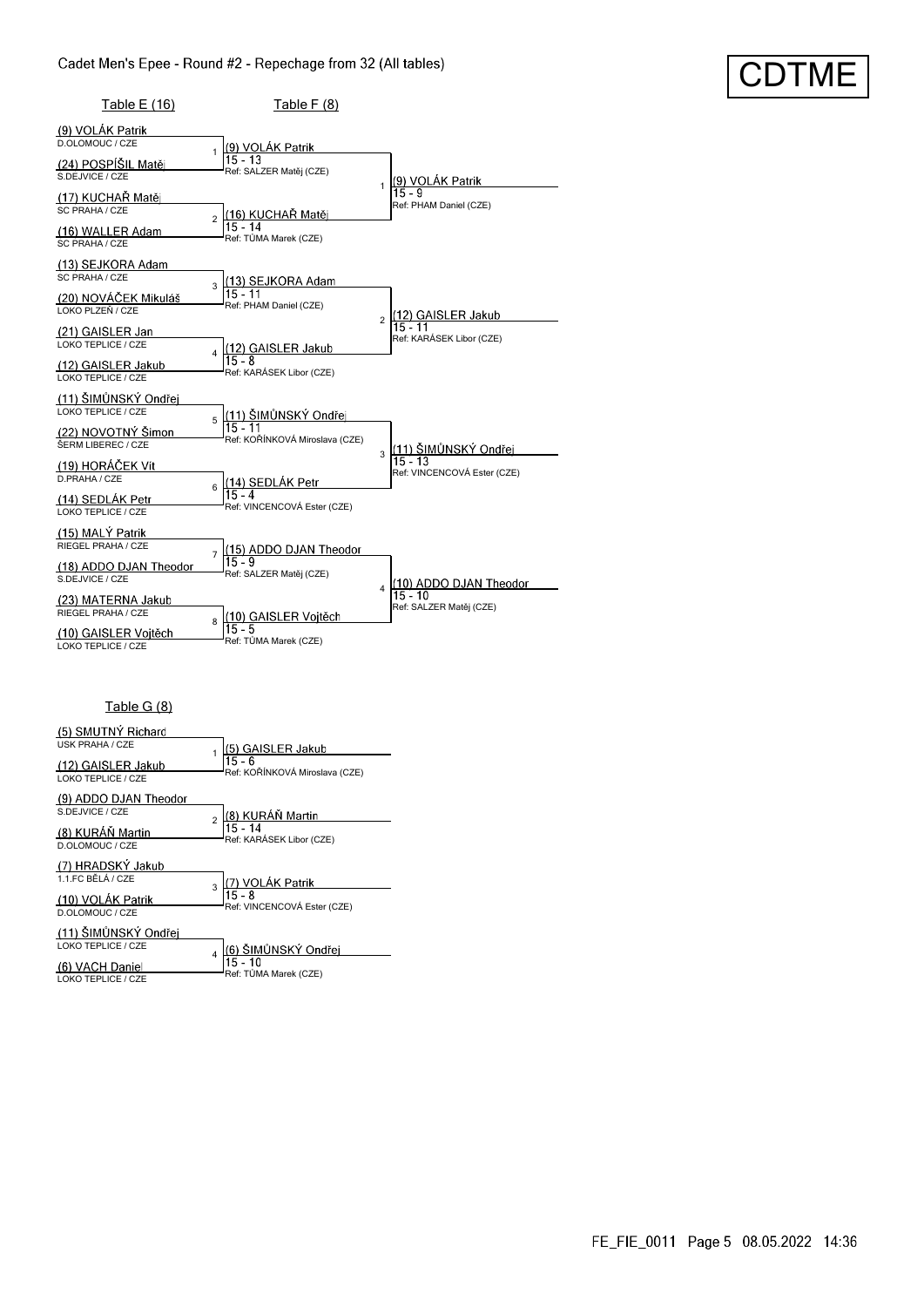

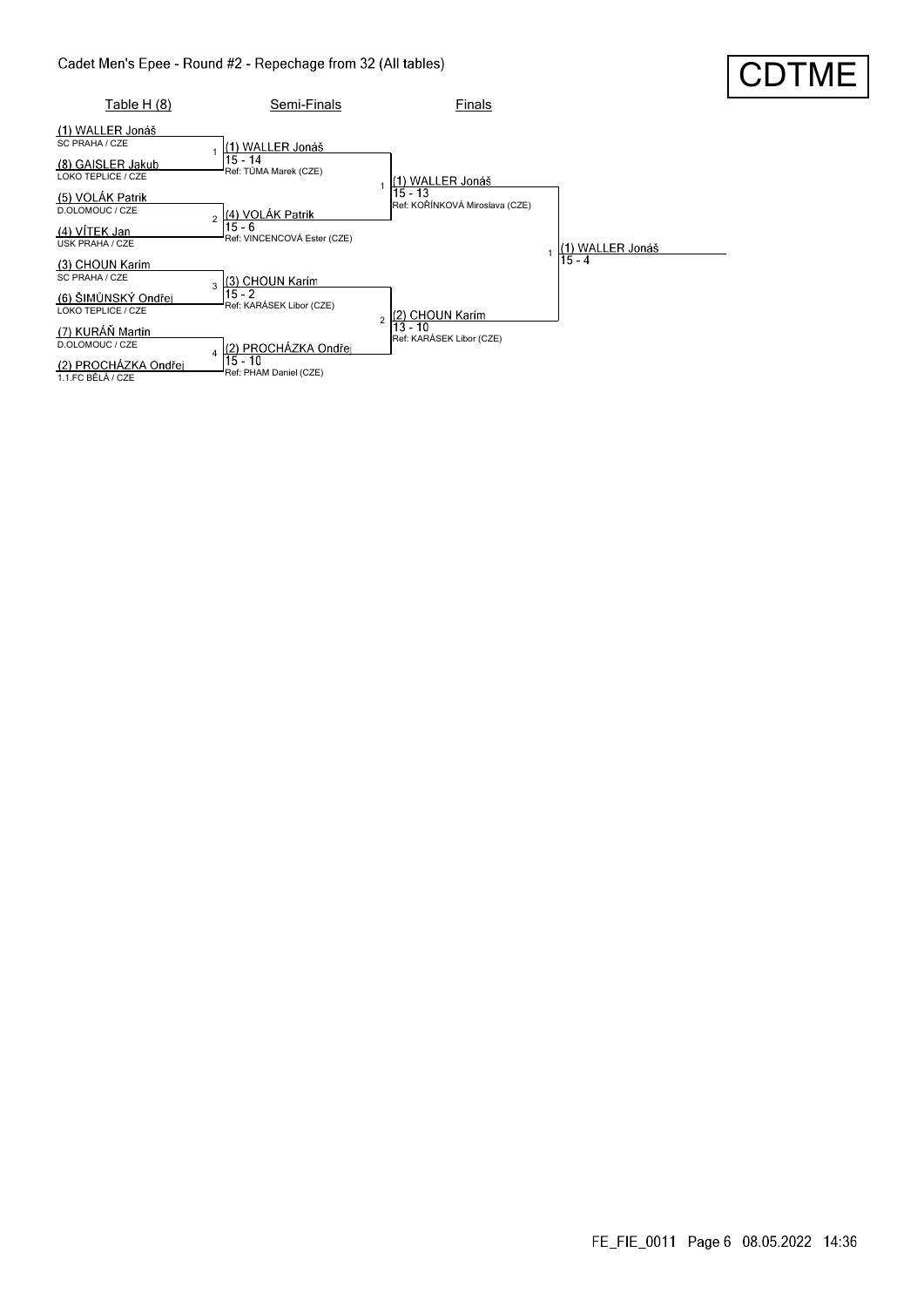

### **Cadet Men's Epee Final Ranking**



Tournament:<br>Date: Májový kord sobota 7. května 2022 - 9:30 FIE Document: FE\_FIE\_0012

| Place           | Name                     | <b>Clubs</b>         | Country                 | <b>Birthdate</b> |  |
|-----------------|--------------------------|----------------------|-------------------------|------------------|--|
| $\overline{1}$  | <b>WALLER Jonáš</b>      | <b>SC PRAHA</b>      | <b>CZE</b>              | 10.10.2008       |  |
| $\overline{2}$  | <b>CHOUN Karím</b>       | <b>SC PRAHA</b>      | <b>CZE</b>              | 05.09.2005       |  |
| $\overline{3T}$ | PROCHÁZKA Ondřej         | 1.1.FC BĚLÁ          | <b>CZE</b>              | 10.04.2005       |  |
| $\overline{3T}$ | <b>VOLÁK Patrik</b>      | <b>D.OLOMOUC</b>     | <b>CZE</b>              | 02.07.2007       |  |
| $\overline{5}$  | ŠIMŮNSKÝ Ondřej          | <b>LOKO TEPLICE</b>  | CZE                     | 06.05.2006       |  |
| $\overline{6}$  | KURÁŇ Martin             | <b>D.OLOMOUC</b>     | CZE                     | 23.08.2005       |  |
| 7               | VİTEK Jan                | <b>USK PRAHA</b>     | <b>CZE</b>              | 13.02.2005       |  |
| $\overline{8}$  | <b>GAISLER Jakub</b>     | <b>LOKO TEPLICE</b>  | <b>CZE</b>              | 29.04.2005       |  |
| $\overline{9}$  | <b>ADDO DJAN Theodor</b> | S.DEJVICE            | <b>CZE</b>              |                  |  |
| $\overline{10}$ | <b>SMUTNÝ Richard</b>    | <b>USK PRAHA</b>     | $\overline{\text{CZE}}$ | 07.07.2005       |  |
| $\overline{11}$ | <b>VACH Daniel</b>       | <b>LOKO TEPLICE</b>  | <b>CZE</b>              | 23.07.2005       |  |
| $\overline{12}$ | HRADSKÝ Jakub            | 1.1.FC BĚLÁ          | <b>CZE</b>              | 24.07.2006       |  |
| $\overline{13}$ | KUCHAŘ Matěj             | <b>SC PRAHA</b>      | <b>CZE</b>              | 04.02.2006       |  |
| 14              | GAISLER Vojtěch          | <b>LOKO TEPLICE</b>  | <b>CZE</b>              | 01.06.2007       |  |
| $\overline{15}$ | SEJKORA Adam             | <b>SC PRAHA</b>      | <b>CZE</b>              | 28.08.2007       |  |
| 16              | <b>SEDLÁK Petr</b>       | <b>LOKO TEPLICE</b>  | <b>CZE</b>              |                  |  |
| $\overline{17}$ | NOVÁČEK Mikuláš          | LOKO PLZEŇ           | <b>CZE</b>              | 27.03.2008       |  |
| $\overline{18}$ | <b>HORÁČEK Vít</b>       | <b>D.PRAHA</b>       | CZE                     |                  |  |
| 19              | NOVOTNÝ Šimon            | <b>ŠERM LIBEREC</b>  | CZE                     |                  |  |
| 20              | GAISLER Jan              | <b>LOKO TEPLICE</b>  | <b>CZE</b>              | 23.03.2007       |  |
| $\overline{21}$ | <b>MATERNA Jakub</b>     | <b>RIEGEL PRAHA</b>  | <b>CZE</b>              | 12.01.2007       |  |
| 22              | POSPÍŠIL Matěj           | S.DEJVICE            | <b>CZE</b>              | 20.04.2006       |  |
| $\overline{23}$ | <b>MALÝ Patrik</b>       | <b>RIEGEL PRAHA</b>  | <b>CZE</b>              |                  |  |
| $\overline{24}$ | <b>WALLER Adam</b>       | <b>SC PRAHA</b>      | <b>CZE</b>              | 27.08.2007       |  |
| 25              | PAVLIČEK Martin          | S.S.UH.HRAD.         | <b>CZE</b>              | 07.08.2007       |  |
| 26              | <b>MUSIL Tomáš</b>       | S.DEJVICE            | $\overline{\text{CZE}}$ | 14.06.2006       |  |
| 27              | <b>STASTNÝ Jan</b>       | <b>SL.LITOMÉŘICE</b> | <b>CZE</b>              | 30.05.2007       |  |
| 28              | KOŠŤÁL Kryštof           | <b>USK PRAHA</b>     | <b>CZE</b>              |                  |  |
| 29              | <b>AIGERMAN Oliver</b>   | <b>LOKO TEPLICE</b>  | CZE                     |                  |  |
| 30              | URBANSKÝ Štěpán          | <b>LOKO TEPLICE</b>  | <b>CZE</b>              | 24.06.2006       |  |
| $\overline{31}$ | VINŠ Jakub               | <b>SERM LIBEREC</b>  | <b>CZE</b>              |                  |  |
| 32              | ŽÁK Filip                | S.S.UH.HRAD.         | <b>CZE</b>              | 28.07.2007       |  |
| 33              | <b>HRADECKÝ Hynek</b>    | <b>SC PRAHA</b>      | CZE                     | 24.06.2008       |  |
| $\overline{34}$ | <b>VOJTISEK Albert</b>   | D.PRAHA              | CZE                     | 28.05.2008       |  |
| 35              | <b>CHARAMZA Michal</b>   | D.OLOMOUC            | CZE                     |                  |  |
| 36              | <b>KAREL Felix</b>       | <b>LOKO TEPLICE</b>  | <b>CZE</b>              | 08.10.2005       |  |
| $\overline{37}$ | <b>BAJGAR Adam</b>       | <b>D.PRAHA</b>       | CZE                     |                  |  |
| 38T             | KOŘÍNEK Robert           | S.S.UH.HRAD.         | <b>CZE</b>              | 17.08.2008       |  |
| 38T             | <b>MATIÁŠ Martin</b>     | <b>D.PRAHA</b>       | <b>CZE</b>              | 06.12.2007       |  |
| 40              | <b>HALODA František</b>  | S.S.UH.HRAD.         | <b>CZE</b>              | 29.05.2007       |  |